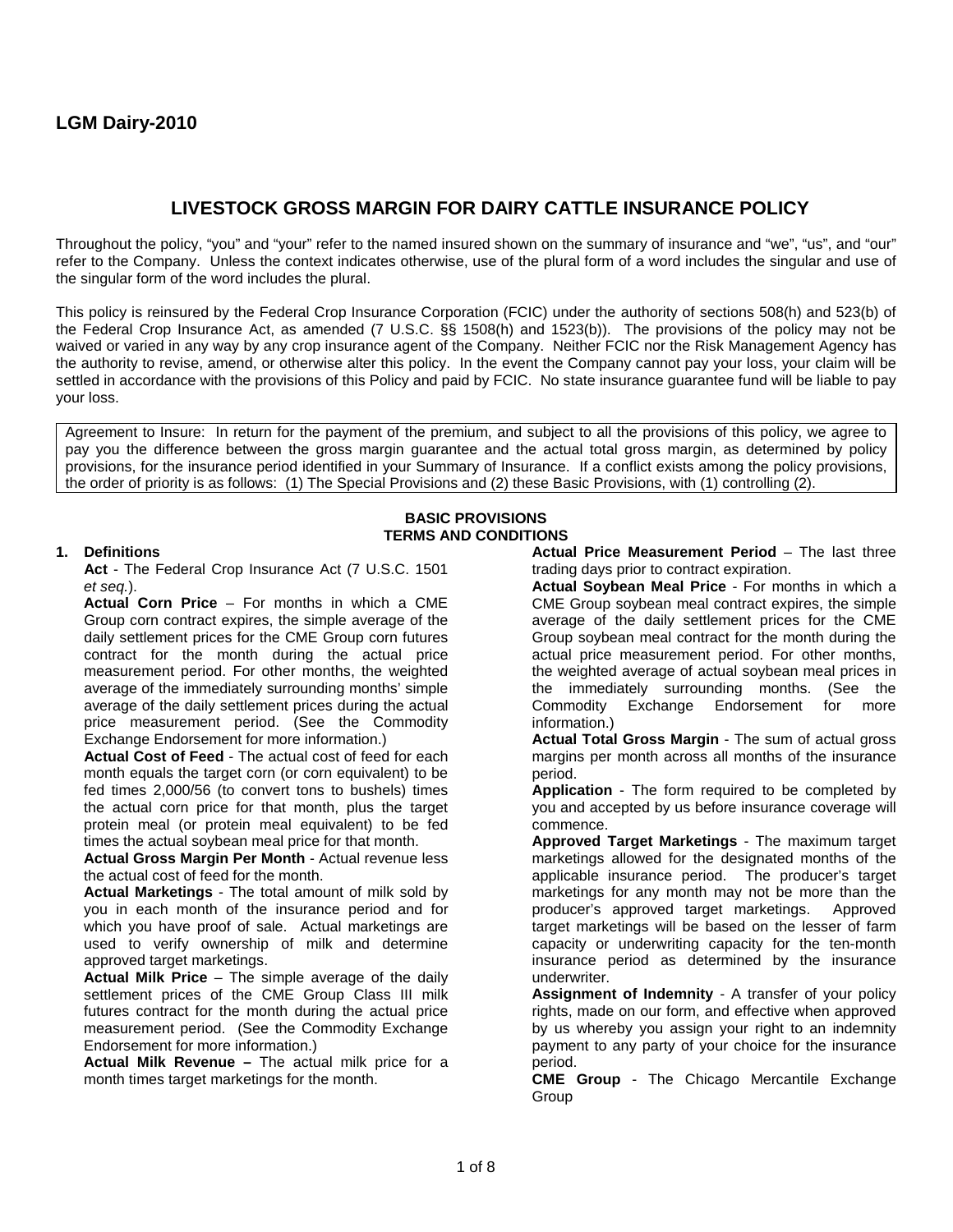**Company -** The insurance company identified on, and issuing, your summary of insurance.

**Consent** - Approval in writing by us allowing you to take a specific action.

**Contract Change Date -** The calendar date by which we make any policy changes available for inspection in the agent's office.

**Corn Equivalent** - The amount of corn equivalent to the energy content of the dairy ration used by the producer. Suggested conversion rates for dairy feeds are given in the Commodity Exchange Endorsement.

**Coverage** - The insurance provided by this policy, against insured loss of gross margin as shown on your summary of insurance.

**Crop Year** - The twelve-month period, beginning July 1 and ending the following June 30, which is designated by the calendar year in which it ends.

**Date Coverage Begins** - The calendar date the insurance provided by this policy begins.

**Days** - Calendar days.

**Deductible** - The portion of the expected total gross margin that you elect not to insure. Per hundredweight deductible amounts range from zero to \$1.50 per cwt in 10 cent increments. The deductible equals the selected per hundredweight deductible times the sum of target marketings across all months of the insurance period.

**End of Insurance Period, Date of** - The date upon which your insurance provided by this policy ceases.

**Expected Corn Price –** For months in which a CME Group corn contract expires, the simple average of the settlement prices for the CME Group corn futures contract for the month during the expected price measurement period. For other months, the weighted average of the immediately surrounding months' simple average of the daily settlement prices during the expected price measurement period. (See the Commodity Exchange Endorsement for more information.)

**Expected Cost of Feed** - The expected cost of feed for each month equals the target corn (or corn equivalent) to be fed times 2000/56 (to convert tons to bushels) times the expected corn price for that month, plus the target protein meal (or protein meal equivalent) to be fed times the expected soybean meal price for that month.

**Expected Gross Margin per Month** - Expected revenue less the expected cost of feed for the month.

**Expected Milk Price** – The simple average of the daily settlement prices of the CME Group Class III milk futures contract for the month during the expected price measurement period. (See the Commodity Exchange Endorsement for more information.)

**Expected Milk Revenue –** The expected milk price for a month times target marketings for the month.

**Expected Price Measurement Period** – The three trading days prior to and including the last Friday of the month that is a business day on which sales takes place.

**Expected Soybean Meal Price** – For months in which a CME Group soybean meal contract expires, the simple average of the daily settlement prices of the CME Group soybean meal futures contract for the month during the expected price measurement period. For other months, the weighted average of the immediately surrounding months' simple average of the daily settlement prices during the expected price measurement period. (See the Commodity Exchange Endorsement for more information.)

**Expected Total Gross Margin** - The sum of expected gross margins per month across all months of the insurance period.

**FCIC** - The Federal Crop Insurance Corporation, a wholly owned government corporation within USDA.

**Gross Margin Guarantee** - The gross margin guarantee for an insurance period is the expected total gross margin for an insurance period minus the deductible.

**Insurance Period** - The eleven-month period designated in the summary of insurance to which this policy is applicable. See the Commodity Exchange Endorsement for additional detail on insurance periods.

**Insured** - The person as shown on the summary of insurance as the insured. This term does not extend to any other person having a share or interest in the animals (for example, a partnership, landlord, or any other person) unless also specifically indicated on the summary of insurance as the insured.

**Marketing Report** - A report submitted by you on our form showing for each month your actual marketings for that month of milk insured under this policy. The marketing report must be accompanied by copies of sales receipts that provide records of the actual marketings shown on the marketing report.

**Milk** – Milk produced from any species of domesticated mammal of the family *Bovidae* commonly grown for production of dairy products, also referred to as dairy cows.

**Notice of Probable Loss** - Our notice to you of a probable loss on your insured milk.

**Person** - An individual, partnership, association, corporation, estate, trust, or other legal entity.

**Policy** - The agreement between you and us consisting of these provisions, the Special Provisions, the summary of insurance, the Commodity Exchange Endorsement, and the applicable regulations published in 7 CFR chapter IV.

**Premium** - The amount you owe us for this insurance coverage based on your target marketings in accordance with section 5.

**RMA** - Risk Management Agency, an agency within USDA.

**Sales Closing Date** - A date by which your completed application and premium must be received by us. Also, the last date by which you may change your insurance coverage for an insurance period.

**Sales Period** – The period that begins on the last business Friday of the month after validation of prices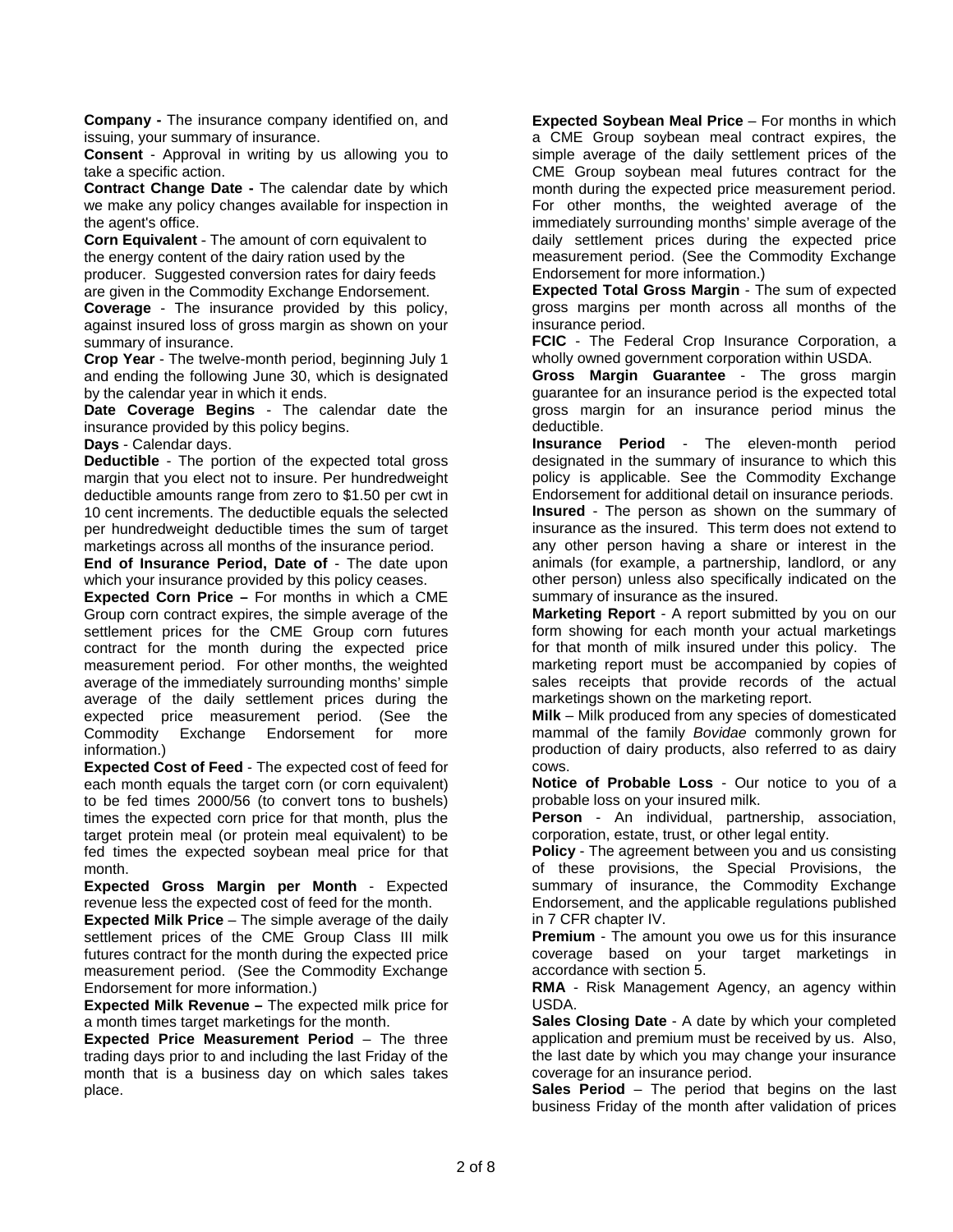and rates and ends at 8:00 PM Central Time of the following day.

**Share** - The lesser of your percentage interest in the insured milk as an owner at the time insurance attaches and at the time of sale. Persons who lease or hold some other interest in the milk other than as an owner are not considered to have a share in the milk.

**Soybean Meal Equivalent** - The amount of soybean meal equivalent to the protein content of the dairy ration used by the producer. Suggested conversion rates for dairy feeds are given in the Commodity Exchange Endorsement.

**Substantial Beneficial Interest** - An interest held by a person of at least 10 percent in the applicant or insured. All spouses that reside in the household will be considered to have a substantial beneficial interest in the applicant or insured unless the spouse can prove that the milk owned is in a totally separate farming operation in accordance with FCIC procedures and the spouse derives no benefit from the dairy operation of the insured or applicant.

**Summary of Insurance** - Our statement to you, based upon your application, specifying the insured, the milk, the target marketings, gross margin guarantee, and the premium for an insurance period.

**Target Corn to Be Fed** – Your determination as to the number of tons of corn or corn equivalent that you will feed for each month.

**Target Protein Meal to Be Fed** - Your determination as to the number of tons of soybean meal or protein meal equivalent you will feed each month.

**Target Marketings** - Your determination as to the number of hundredweight of milk you elect to insure in each month during the insurance period.

**Target Marketings Report** - A report submitted by you on our form showing for each month your target marketings for that month.

**Termination Date** - The calendar date upon which your insurance ceases to be in effect because of nonpayment of any amount due us under the policy, including premium.

**UCM** - FCIC's Underwriting Capacity Manager (UCM) web site. This is a facility through which FCIC manages underwriting capacity for livestock.

**USDA** - The United States Department of Agriculture.

**Void** - When the Policy is considered not to have existed for an insurance period as a result of concealment, fraud, or misrepresentation.

# **2. Life of Policy, Cancellation, and Termination**

- (a) Unless we are notified by FCIC that underwriting capacity for this plan of insurance is available, we will not accept your application or extend insurance for additional insurance periods. Sales for the year will be suspended or terminated if there is insufficient underwriting capacity.
- (b) Your agent does not have authority to bind coverage under this policy. Coverage for the milk described in the application will only become effective when we notify you in writing that your

application has been accepted and approved by us, you have paid the premium in full, and we issue a written summary of insurance to you. For subsequent insurance periods, coverage will only be effective if there is sufficient underwriting capacity and we issue a written summary of insurance to you. This policy will be available for sale only on business days when FCIC's UCM web site is operational.

- (c) The application must be completed by you and received by us not later than the sales closing date of each insurance period for which insurance coverage is requested. See the LGM for Dairy Commodity Exchange Endorsement for additional detail on sales closing dates.
- (d) Insurance coverage will not be provided if you have not paid the premium in full, are ineligible under the contract or under any federal statute or regulation or if you do not have a share in the livestock or livestock products to be insured.
- (e) Your application must contain all the information required by us to complete the summary of insurance.
	- (1) Applications that do not contain all social security numbers and employer identification numbers of the applicant and all social security numbers of individuals with a substantial beneficial interest in the applicant, as applicable, share, deductible, target marketings, and any other material information required to insure the gross margin for the livestock or livestock products are not acceptable.
	- (2) If an entity has an interest of more than 10 percent in the insured or applicant, the social security numbers of all individuals with a substantial beneficial interest in the entity must also be provided.
	- (3) If we discover that a person with a substantial beneficial interest has failed to provide a social security number or the person with a substantial beneficial interest is ineligible, the application will not be accepted or no indemnity will be due for the insurance period for the milk insured for which the social security numbers were not provided or the person was ineligible. Because no indemnity is due as a result of a breach of this policy, any premiums will still be owed.
- (f) This is a continuous policy, but will automatically terminate at the end of the pilot program.
- (g) After acceptance of the application, you may not cancel this policy for the initial insurance period. Thereafter, the policy will continue in force for each succeeding insurance period unless canceled or terminated. Either you or we may cancel this policy after the initial insurance period by providing written notice to the other on or before the cancellation date.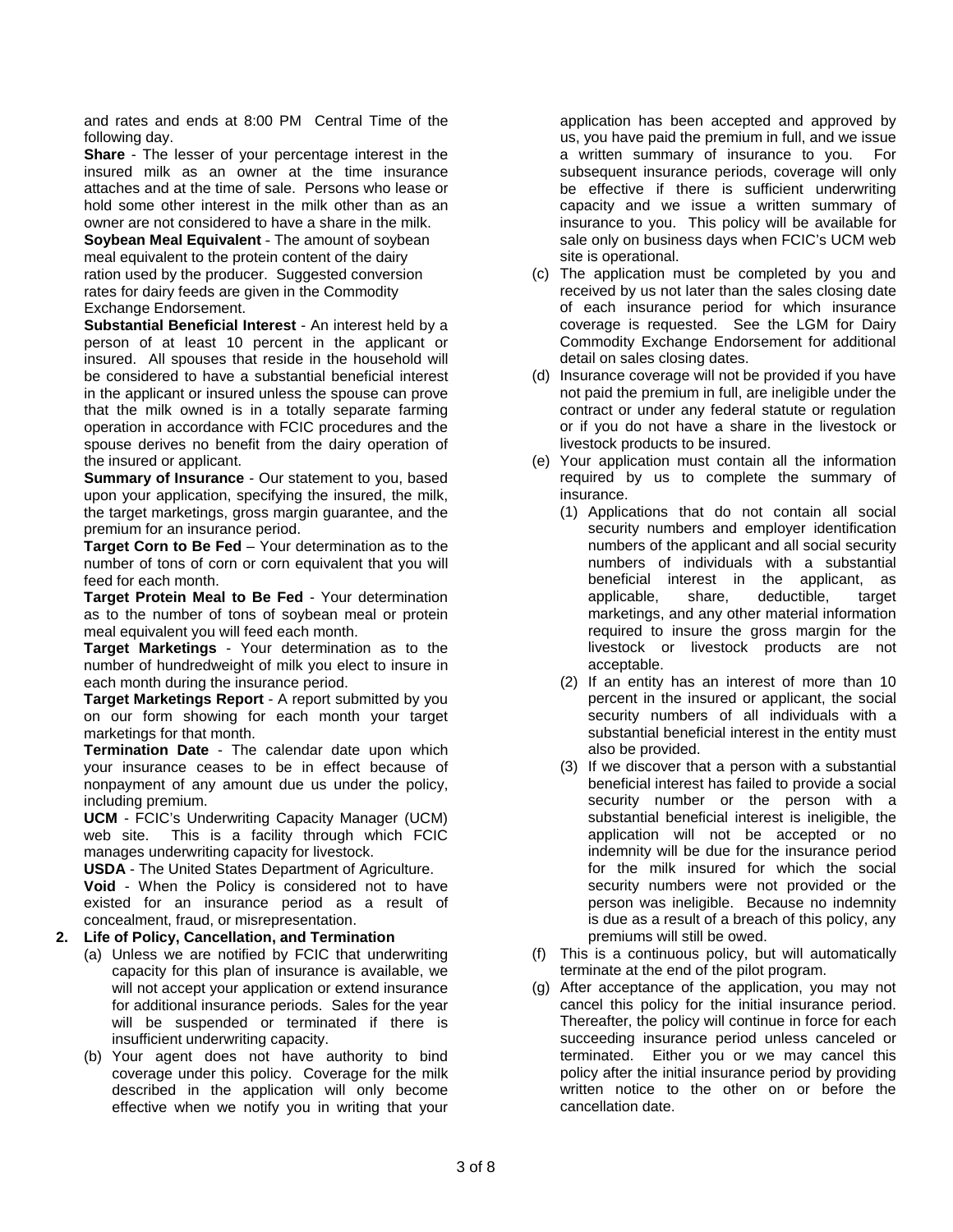- (h) If any amount due, including a check returned for insufficient funds or overpayment, plus any accrued interest, is not paid, or an acceptable arrangement for payment is not made, on or before the termination date specified in these Basic Provisions or the date contained in any notice to you, the amount will be considered delinquent and your insurance coverage will terminate. insurance coverage will terminate. Termination may affect your eligibility for benefits under other USDA programs. You will also be determined to be ineligible to participate in any crop insurance program authorized under the Act in accordance with 7 CFR part 400, subpart U.
	- (1) For unpaid premium resulting from a check returned for insufficient funds, the policy will terminate as of the sales closing date;
	- (2) For other amounts due, the policy will terminate effective on the termination date immediately after the debt becomes delinquent;
	- (3) Payment of premium with a check returned for insufficient funds may result in your ineligibility for participation in any program administered under the authority of the Act.
	- (4) Ineligibility for unpaid premium resulting from a check returned for insufficient funds or failure to timely pay other amounts due will be effective on:
		- (i) The date that a policy was terminated for the livestock or livestock products for which you failed to pay premium and any related interest owed;
		- (ii) The payment date contained in any notification of indebtedness for any overpaid indemnity, if you fail to pay the amount owed by such due date; or
		- (iii) The termination date for the marketing year prior to the marketing year in which a scheduled payment is due under a payment agreement if you fail to pay the amount owed by any payment date in such payment agreement.
	- (5) All other policies that are issued by us under the authority of the Act, including all crop insurance policies, will also terminate as of the next termination date contained in the applicable policy;
	- (6) A policy already in effect at the time you become ineligible will not be affected until the termination date for that policy and if you are ineligible, you may not obtain any insurance under the Act for any crop or livestock until payment is made in full, you execute an agreement to repay the debt and make payments in accordance with the agreement, or you file a petition to have your debts discharged in bankruptcy (Dismissal of the bankruptcy petition before discharge will void all policies in effect retroactive to the date you

were originally determined ineligible to<br>participate and any indemnities paid participate and any subsequent to that date must be repaid.);

- (7) If you execute an agreement to pay the debt and fail to make any scheduled payment, all your policies, including all crop insurance policies, will be terminated effective on the termination date for the crop year prior to the crop year in which you failed to make the scheduled payment and no indemnity will be due for that year (You will no longer be eligible to obtain insurance under the Act by execution of an agreement to pay the debt. You will be ineligible for insurance under the Act until the debt is paid in full or you file a petition to discharge the debt in bankruptcy. Dismissal of the bankruptcy petition before discharge will void all policies in effect retroactive to the date you were originally determined ineligible to participate and any payments and indemnities paid subsequent to that date must be repaid.);
- (8) Once the policy is terminated, it cannot be reinstated for the current crop year unless the termination was in error because you did not owe any amounts or you paid the amounts owed on or before the termination date;
- (9) After you again become eligible for insurance under the Act, if you want to obtain coverage, you must reapply on or before the sales closing date for the crop or livestock (You cannot reapply for insurance in the crop year in which you became ineligible.); and
- (10)Any amount due us for any livestock or crop insured by us under the authority of the Act will be deducted from any indemnity due you for this or any other crop or livestock insured with us. If we deduct the amount due us from an indemnity, the date of payment for the purpose of this section will be the date you sign the properly executed claim for indemnity.
- (i) If you die, disappear, or are judicially declared incompetent, or if you are an entity other than an individual and such entity is dissolved, the Policy will terminate as of the date of death, judicial declaration, or dissolution. If such event occurs after coverage begins for any insurance period, the policy will continue in force through the insurance period and terminate at the end of the insurance period and any indemnity will be paid to the person or persons determined to be beneficially entitled to the indemnity. The premium will be deducted from the indemnity or collected from the estate. Death of a partner in a partnership will dissolve the partnership unless the partnership agreement provides otherwise. If two or more persons having a joint interest are insured jointly, death of one of the persons will dissolve the joint entity.
- (j) Any insured may sign any document relative to this policy on behalf of any other insured covered by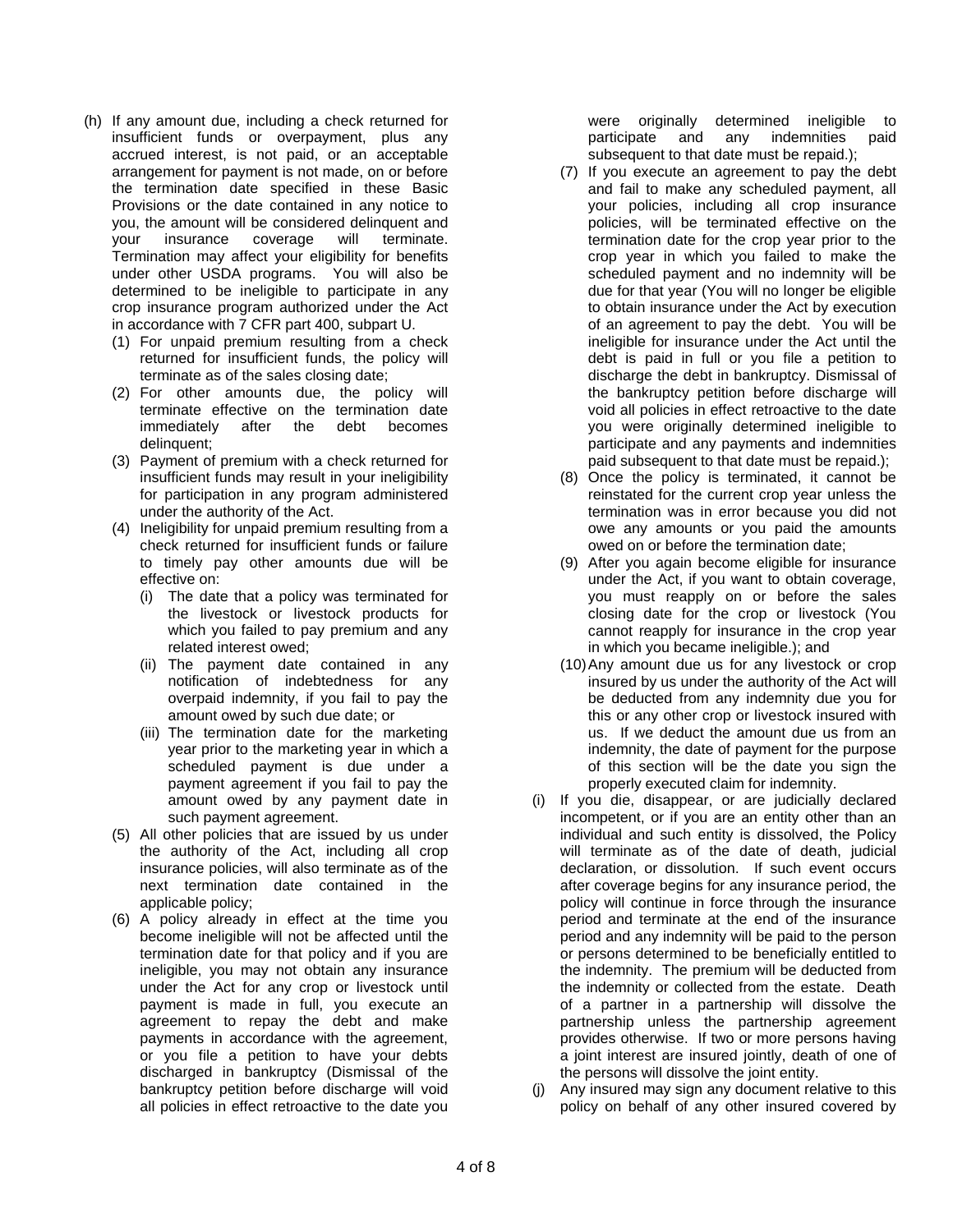this policy, provided that the person has a properly executed power of attorney or other legally sufficient document authorizing such insured to act for other insureds.

- (k) We may cancel your policy if no premium is earned for 3 consecutive years.
- (l) The cancellation date is June 30 for all insurance periods.
- (m) The termination date for debt for the insurance period is the first day of the next month immediately following the sales closing date.

### **3. Insurance Coverages**

- (a) Your gross margin guarantee, deductible, and maximum premium for the insurance period are as shown on your summary of insurance.
- (b) You must select a deductible by the sales closing date.
- (c) You may only select one deductible that is applicable for all target marketings.
- (d) Target marketings must be submitted on our form by the sales closing date for each insurance period in which you desire coverage. If target marketings are not submitted by the sales closing date, your target marketings for the insurance period will be zero.
- (e) Target marketings for any month of an insurance period cannot be greater than the approved target marketings for that insurance period. Your target marketings are due at the time of application in the initial insurance period and your target marketings report is due by the sales closing date in subsequent insurance periods.
- (f) No indemnity will be owed, but you will still be responsible for any premiums owed, if we find that your marketing report:
	- (1) Is not supported by written verifiable records in accordance with the definition of marketing report; or
	- (2) Fails to accurately report actual marketings or other material information.
- (g) Under no circumstance will the total number of hundredweight insured exceed 240,000 hundredweight of milk in any insurance period or insurance year.
- (h) Coverage can be purchased from the time during the sales period or as otherwise specified in the Special Provisions. Coverage is not available for purchase if expected milk and feed prices are not available on the RMA website.
- (i) Sales of LGM may be suspended for the next sales period if unforeseen and extraordinary events occur that interfere with the effective functioning of the corn, soybean meal, or milk commodity markets. Evidence of such events may include, but is not limited to, consecutive limit down moves in the milk futures markets or limit up moves in the corn and soybean meal contracts.

# **4. Causes of Loss Covered**

This policy provides insurance only for the difference between the actual gross margin and the gross margin guarantee. This policy does not insure against the death or other loss or destruction of your dairy cattle, or against any unexpected decline in milk production, or in other loss or damage of any kind whatsoever.

# **5. Annual Premium**

- (a) The premium is earned and payable at the time coverage begins.
- (b) The application will not be accepted if the premium is not paid in full at the time of application.
- (c) In subsequent insurance periods, if the premium is not paid in full by the applicable sales closing date, your target marketings will be reduced to zero for each month of the insurance period and you will have no coverage for milk under this policy.
- (d) Payment of premium with a check that has been returned for insufficient funds will result in your target marketings being reduced to zero for each month of the insurance period and you will have no coverage for swine under this policy.
- (e) The premium amount is shown on your summary of insurance.

# **6. Insurance Period**

- (a) Coverage begins on your milk on the first day of the second calendar month following the month of the sales closing date, unless otherwise specified in the Special Provisions, provided premium for the coverage has been paid in full. For example for the contract with a sales closing date in January, coverage will begin on March 1.
- (b) Coverage ends at the earliest of:
	- (1) The last month of the insurance period in which you have target marketings.
	- (2) As otherwise specified in the policy.
	- (3) If the end date is on a Saturday, Sunday, or federal holiday, or, if for any reason the relevant report is not available to us for that day or any other day of the ending period, then the actual ending value will be based on the most recent reports made prior to that date.

# **7. Determining Indemnities**

- (a) In the case of a payable loss on insured milk, we will send you a notice of probable loss approximately ten days after all actual gross margins applicable for the insurance period are released by RMA. You must submit a marketing report, within 15 days of your receipt of the notice of probable loss.
- (b) In the event of loss covered by this policy, we will settle your claim by subtracting the actual total gross margin from the gross margin guarantee. If the result is greater than zero, an indemnity will be paid. Under no circumstances will the indemnity be greater than your total target marketings multiplied by the three-day average CME Group class III milk futures price established at the beginning of the insurance period.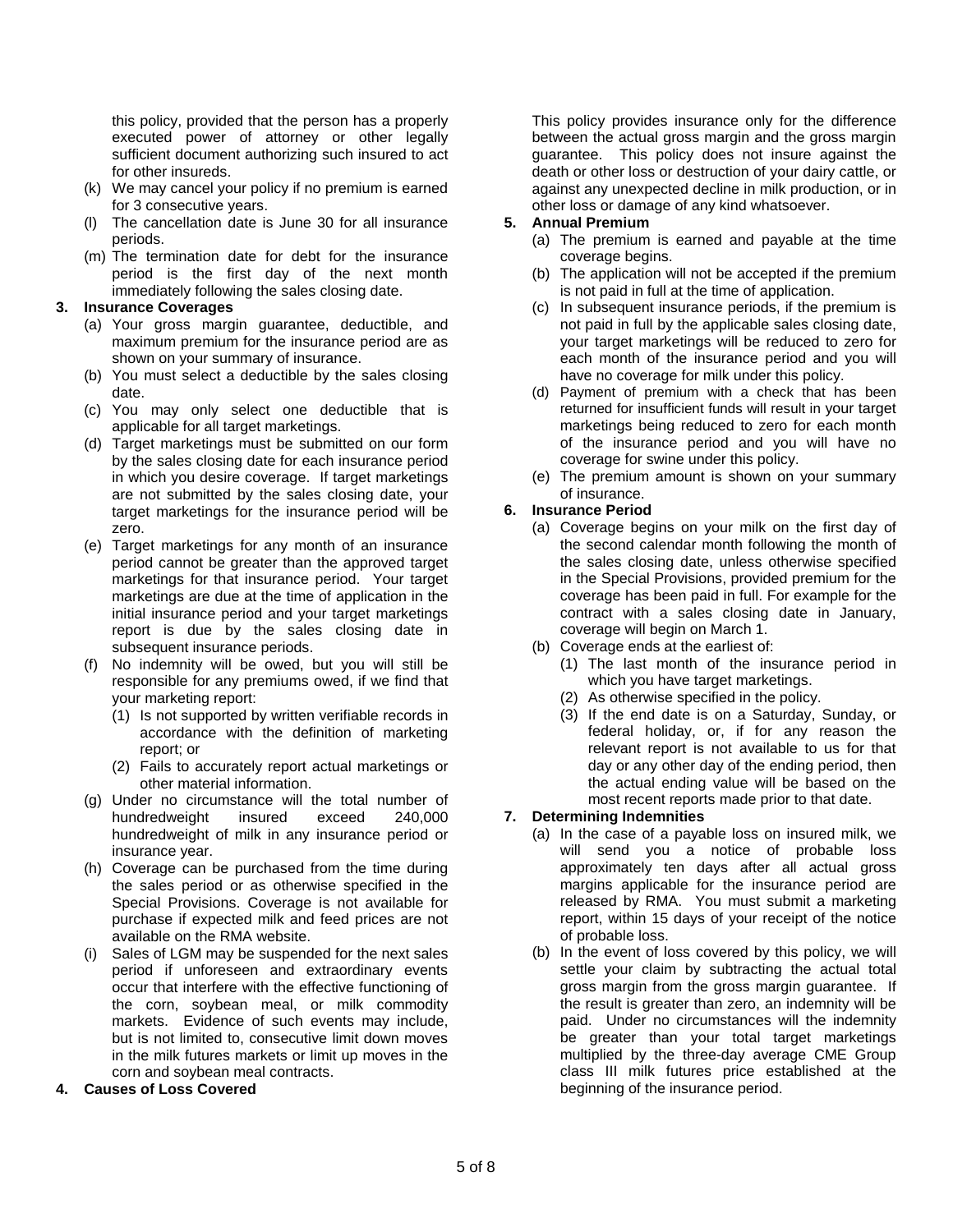(c) In the event that the total of actual marketings are less than 75 percent of the total of targeted marketings for the insurance period, indemnities will be reduced by the percentage by which the total of actual marketings for the insurance period fell below the total of target marketings for the period.

# **8. Conformity to Food Security Act**

Although your violation of a number of federal statutes, including the Act, may cause cancellation or termination of the policy or may cause the policy to become void, you should be specifically aware that your policy will be canceled if you are determined to be ineligible to receive benefits under the Act due to violation of the controlled substance provisions (title XVII) of the Food Security Act of 1985 (Pub. L. 99-198) and the regulations published at 7 CFR part 400, subpart F. Your policy will be canceled if you are determined, by the appropriate agency, to be in violation of these provisions. We will recover any and all monies paid to you or received by you during your period of ineligibility, and your premium will be refunded, less a reasonable amount for expenses and handling not to exceed 24.5 percent of the total premium.

# **9. Amounts Due Us**

- (a) Interest will start to accrue on the sales closing date if the check for premium is returned for insufficient funds at the rate of 1.25 percent simple interest per calendar month, or any portion thereof, on any unpaid amount due us.
- (b) For the purpose of any other amounts due us, such as repayment of indemnities found not to have been earned, interest will start to accrue on the date that notice is issued to you for the collection of the unearned amount. Amounts found due under this paragraph will not be charged interest if payment is made within 30 days of issuance of the notice by us. The amount will be considered delinquent if not paid within 30 days of the date the notice is issued by us.
- (c) All amounts paid will be applied first to expenses of collection, if any, second, to the reduction of accrued interest, and then to the reduction of the principal balance.
- (d) If we determine that it is necessary to contract with a collection agency or to employ an attorney to assist in collection, you agree to pay all the expenses of collection.
- (e) Amounts owed to us by you may be collected in part through administrative offset from payments you receive from United States government agencies in accordance with 31 U.S.C. chapter 37.

# **10. Legal Action Against Us**

- (a) You may not bring legal action against us unless you have complied with all of the policy provisions.
- (b) If you do take legal action against us, you must do so within 12 months after denial of your claim. Suit

must be brought in accordance with the provisions of 7 U.S.C. 1508(j).

(c) Under no circumstances will we be liable for the payment of damages (compensatory, punitive, or other), attorneys' fees, or other charges in connection with any claim for indemnity, whether we approve or disapprove such claim.

# **11. Payment and Interest Limitations**

We will pay simple interest computed on the net indemnity ultimately found to be due by us or by a final judgment of a court of competent jurisdiction, from and including the 61st day after the date you sign, date, and submit to us the properly completed marketing report. Interest will be paid only if the reason for our failure to timely pay is **NOT** due to your failure to provide information or other material necessary for the computation or payment of the indemnity. The interest rate will be that established by the Secretary of the Treasury under section 12 of the Contract Disputes Act of 1978 (41 U.S.C. 611) and published in the Federal Register semiannually on or about January 1 and July 1 of each year, and may vary with each publication.

# **12. Concealment, Misrepresentation or Fraud**

- (a) If you have falsely or fraudulently concealed the fact that you are ineligible to receive benefits under the Act or if you or anyone assisting you has concealed or misrepresented any material fact relating to this Policy:
	- (1) This policy will be void for each insurance period in which the concealment, fraud, or misrepresentation occurred; and
	- (2) You may be subject to remedial sanctions in accordance with 7 U.S.C. 1515(h) and 7 CFR part 400, subpart R.
- (b) Voidance of this policy will result in you having to reimburse all indemnities paid for the insurance period.
- (c) Voidance will be effective on the first day of the insurance period for the crop year in which the act occurred and will not affect the policy for subsequent insurance periods unless a violation of this section also occurred in such insurance periods.
- (d) Even though this policy is void, you will still be required to pay the administrative and operating expenses contained on your premium statement to offset costs incurred by us in the service of this policy.
- (e) If you are convicted of a felony for knowingly defrauding the government in connection with this policy, you will be permanently debarred from participation of any program administered by the U.S. Department of Agriculture. The Secretary may reduce the period of debarment to not less than 10 years.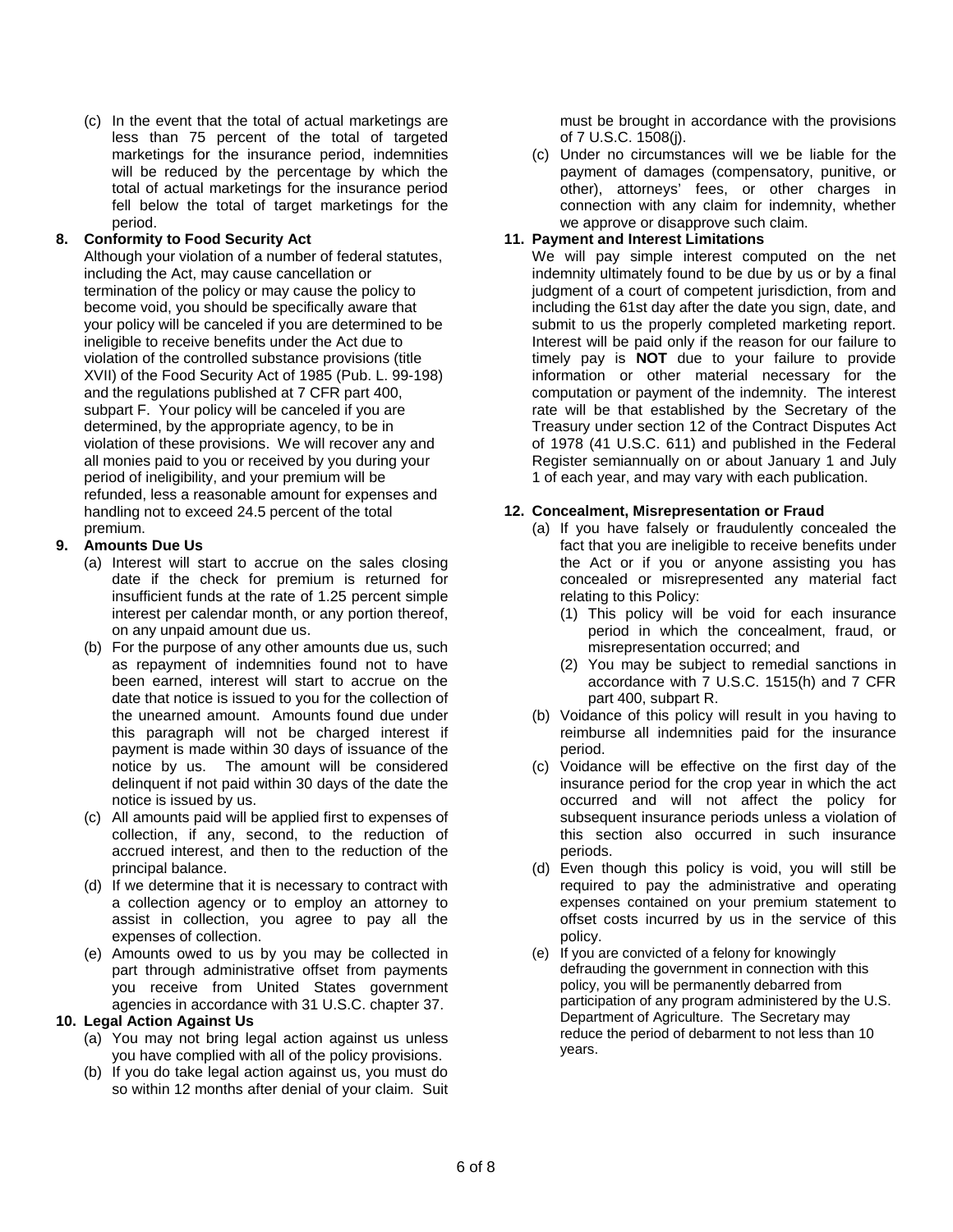### **13. Transfer of Coverage and Right to Indemnity**

If you transfer any of your milk during the insurance period, you may transfer your coverage rights, if the transferee is eligible for crop or livestock insurance. We will not be liable for any more than the liability determined in accordance with your policy that existed before the transfer occurred. The transfer of coverage rights must be on our form and will not be effective until approved by us in writing. Both you and the transferee are jointly and severally liable for the payment of the premium. The transferee has all rights and responsibilities under this policy consistent with the transferee's interest. If the transferee is not eligible for livestock insurance for any reason, and the transfer occurs before the final 30 days of the insurance period, then the transferred portion of the coverage will be terminated and no premium for that portion will be refunded.

# **14. Assignment of Indemnity**

You may assign to another party your right to an indemnity for the insurance period. The assignment must be on our form and will not be effective until approved in writing by us. The assignee will have the right to submit all loss notices and forms as required by the policy. If you have suffered a loss from an insurable cause and fail to file a marketing report within 15 days after you receive a notice of probable loss, the assignee may submit the marketing report not later than 15 days after the 15-day period has expired. We will honor the terms of the assignment only if we can accurately determine the amount of the claim. However, no action will lie against us for failure to do so.

# **15. Subrogation (Recovery of Loss from a Third Party)**

Since you may be able to recover all or a part of your loss from someone other than us, you must do all you can to preserve this right. If you recover any funds from someone else, you must repay to us the amount you receive from us, not to exceed the amount of indemnity we paid to you. If we pay you for your loss, your right to recovery will, at our option, belong to us. If we recover more than we paid you plus our expenses, the excess will be paid to you.

# **16. Descriptive Headings**

The descriptive headings of the various policy provisions are formulated for convenience only and are not intended to affect the construction or meaning of any of the policy provisions.

# **17. Notices**

(a) All notices required to be given by you must be in writing and received by the insurance agent identified in your application within the designated time unless otherwise provided by the notice requirement. Notices required to be given immediately may be by telephone or in person and confirmed in writing. Time of the notice will be determined by the time of our receipt of the written notice. If the date by which you are required to submit a report or notice falls on Saturday, Sunday,

or a federal holiday, or if your agent's office is, for any reason, not open for business on the date you are required to submit such notice or report, such notice or report must be submitted on the next business day.

(b) All notices and communications required to be sent by us to you will be mailed to the address contained in the summary of insurance. Notice sent to such address will be conclusively presumed to have been received by you. You should advise us immediately of any change of address.

# **18. Applicability of State and Local Statutes**

If the provisions of this policy conflict with statutes of the state or locality in which this policy is issued, the policy provisions will prevail. State and local laws and regulations in conflict with federal statutes or regulations do not apply to this policy.

# **19. Other Insurance**

You must not obtain any other livestock insurance issued under the authority of the Act on the insured milk. If we determine that more than one policy on the milk is intentional, you may be subject to the sanctions authorized under this policy, the Act, or any other applicable statute. If we determine that the violation was not intentional, the policy with the earliest date of application will be in force and all other policies will be void. Nothing in this paragraph prevents you from obtaining other insurance not issued under the Act.

#### **20. Access to Insured Milk and Records, and Record Retention**

- (a) We, and any employee of USDA, reserve the right to examine the dairy herd of the insured producer, and all records relating to sale of the milk as often as we reasonably require during the record retention period.
- (b) For three years after the end of the insurance period, you must retain, and provide upon our request, or the request of any USDA employee, complete records of the purchase, feeding, shipment, sale, or other disposition of all the insured milk. This requirement also applies to the records to establish the basis for the marketing report for each insurance period. You must also provide upon our request, or the request of any USDA employee, separate records showing the same information from any milk not insured. We may extend the record retention period beyond three years by notifying you of such extension in writing. Your failure to keep and maintain such records will result in no indemnity being due and since the denial of indemnity is based on a breach of the policy for the insurance period, you will still be required to pay all premiums owed.
- (c) Any person designated by us, and any employee of USDA, will, at any time during the record retention period, have access:
	- (1) To any records relating to this insurance at any location where such records may be found or maintained; and